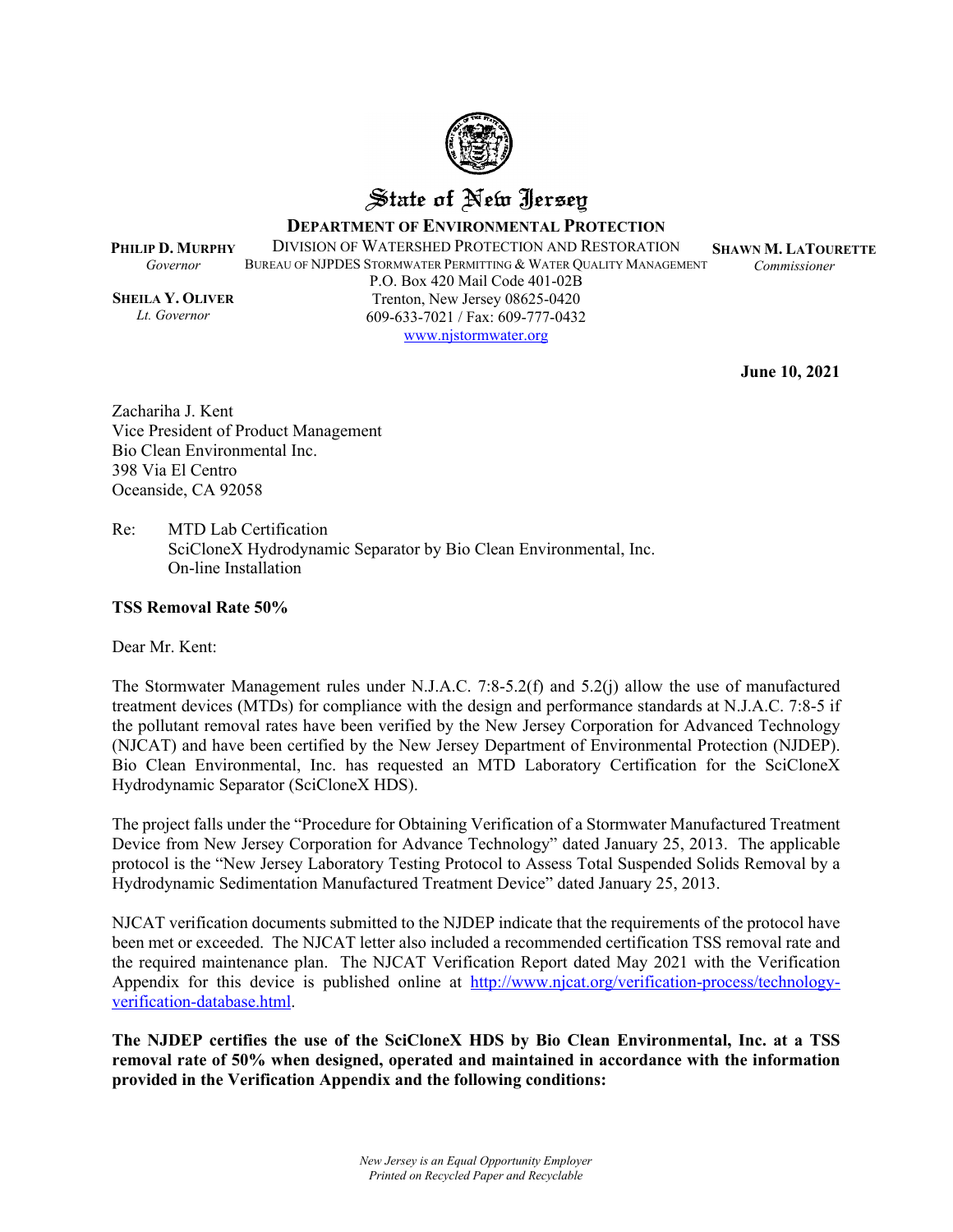- 1. The maximum treatment flow rate (MTFR) for the manufactured treatment device (MTD) is calculated using the New Jersey Water Quality Design Storm (1.25 inches in 2 hrs) in N.J.A.C. 7:8- 5.5.
- 2. The SciCloneX HDS shall be installed using the same configuration reviewed by NJCAT and shall be sized in accordance with the criteria specified in in item 6 below.
- 3. This SciCloneX HDS cannot be used in series with another MTD or a media filter (such as a sand filter), to achieve an enhanced removal rate for total suspended solids (TSS) removal under N.J.A.C. 7:8-5.5.
- 4. Additional design criteria for MTDs can be found in Chapter 11.3 of the New Jersey Stormwater Best Management Practices (NJ Stormwater BMP) Manual which can be found on-line at [www.njstormwater.org](http://www.njstormwater.org/).
- 5. The maintenance plan for a site using this device shall incorporate, at a minimum, the maintenance requirements for the SciCloneX HDS, which is attached to this document. However, it is recommended to review the maintenance manual at [https://biocleanenvironmental.com/wp](https://biocleanenvironmental.com/wp-content/uploads/2021/03/SciCloneX-Operation-Maintenance-Manual_3-23-2021-v1.pdf)[content/uploads/2021/03/SciCloneX-Operation-Maintenance-Manual\\_3-23-2021-v1.pdf](https://biocleanenvironmental.com/wp-content/uploads/2021/03/SciCloneX-Operation-Maintenance-Manual_3-23-2021-v1.pdf) for any changes to the maintenance requirements.
- 6. Sizing Requirements:

The example below demonstrates the sizing procedure for the SciCloneX HDS:

Example: A 0.25-acre impervious site is to be treated to 50% TSS removal using a SciCloneX HDS. The impervious site runoff (Q) based on the New Jersey Water Quality Design Storm was determined to be 0.79 cfs.

Maximum Treatment Flow Rate (MTFR) Evaluation:

The site runoff  $(Q)$  was based on the following: time of concentration  $= 10$  minutes i=3.2 in/hr (page 21, Fig. 5-10 of Chapter 5 of the NJ Stormwater BMP Manual) c=0.99 (curve number for impervious) Q=ciA=0.99x3.2x0.25=0.79 cfs

Given the site runoff is 0.79 cfs and based on Table 1 below, the SciCloneX HDS Model SCX-3 with a MTFR of 1.02 cfs would be the smallest model approved that could be used for this site that could remove 50% of the TSS from the impervious area without exceeding the MTFR.

The sizing table corresponding to the available system models is noted below. Additional specifications regarding each model can be found in the Verification Appendix under Table A-1 and Table A-2.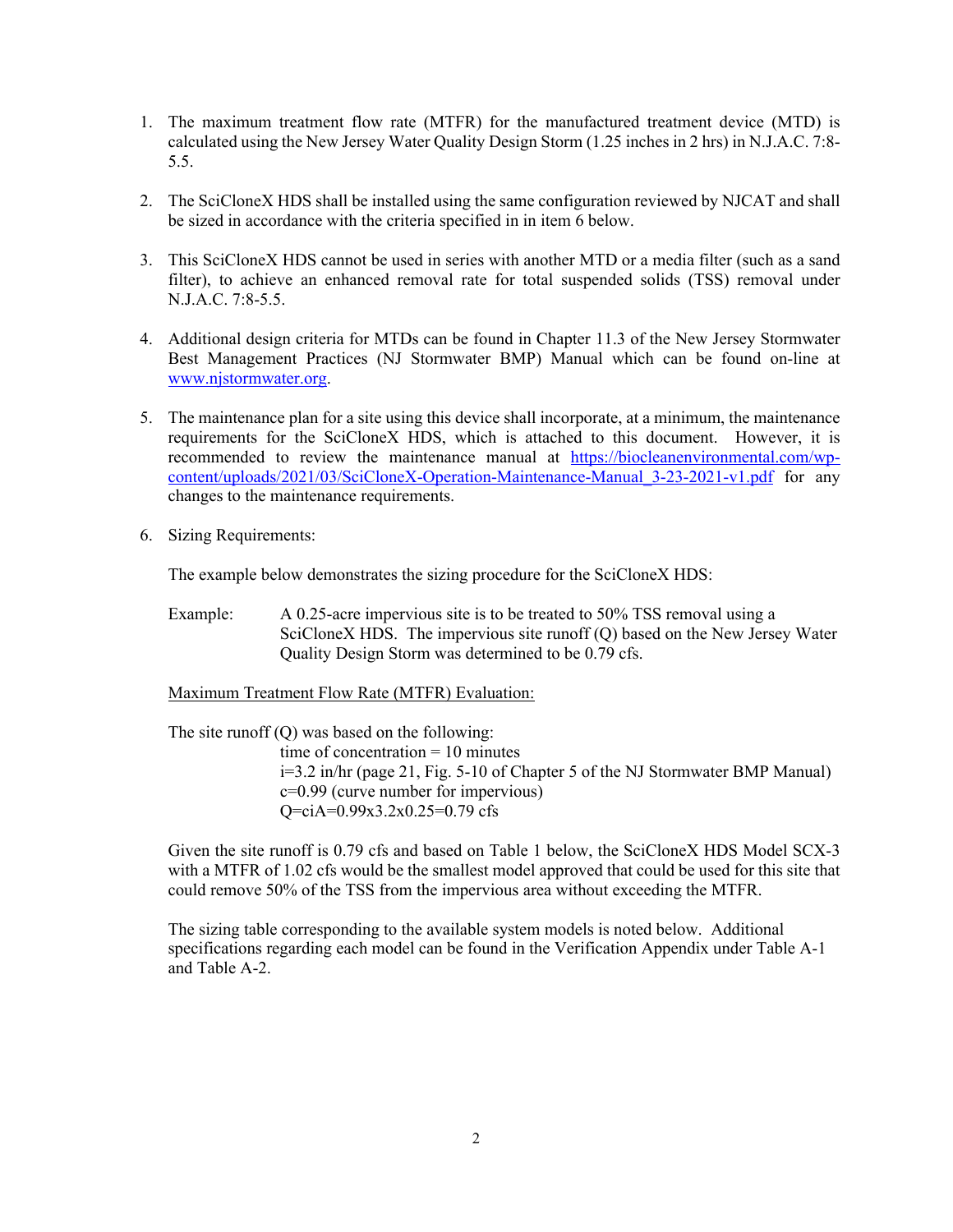| SciCloneX<br><b>HDS</b><br>Model | Manhole<br>Diameter<br>(f <sup>t</sup> ) | Maximum Treatment<br>Flowrate, MTFR<br>(cfs) |
|----------------------------------|------------------------------------------|----------------------------------------------|
| $SCX-3$                          | 3                                        | 1.02                                         |
| $SCX-4$                          | 4                                        | 1.82                                         |
| $SCX-5$                          | 5                                        | 2.84                                         |
| $SCX-6$                          | 6                                        | 4.09                                         |
| $SCX-7$                          |                                          | 5.56                                         |
| $SCX-8$                          | 8                                        | 7.27                                         |
| $SCX-10$                         | 10                                       | 11.36                                        |
| $SCX-12$                         | 12                                       | 16.35                                        |
| $SCX-14$                         | 14                                       | 22.25                                        |

Table 1 SciCloneX HDS Models

Be advised a detailed maintenance plan is mandatory for any project with a Stormwater BMP subject to the Stormwater Management Rules, N.J.A.C. 7:8. The plan must include all the items identified in the Stormwater Management Rules, N.J.A.C. 7:8-5.8. Such items include, but are not limited to, the list of inspection and maintenance equipment and tools, specific corrective and preventative maintenance tasks, indication of problems in the system, and training of maintenance personnel. Additional information can be found in Chapter 8: Maintenance and Retrofit of Stormwater Management Measures.

If you have any questions regarding the above information, please contact Lisa Schaefer of my office at lisa.schaefer@dep.nj.gov.

Sincerely,

Gabriel Mahon

Gabriel Mahon, Chief Bureau of NJPDES Stormwater Permitting & Water Quality Management Division of Watershed Protection and Restoration New Jersey Department of Environmental Protection

Attachment: Maintenance Plan

cc: Richard Magee, NJCAT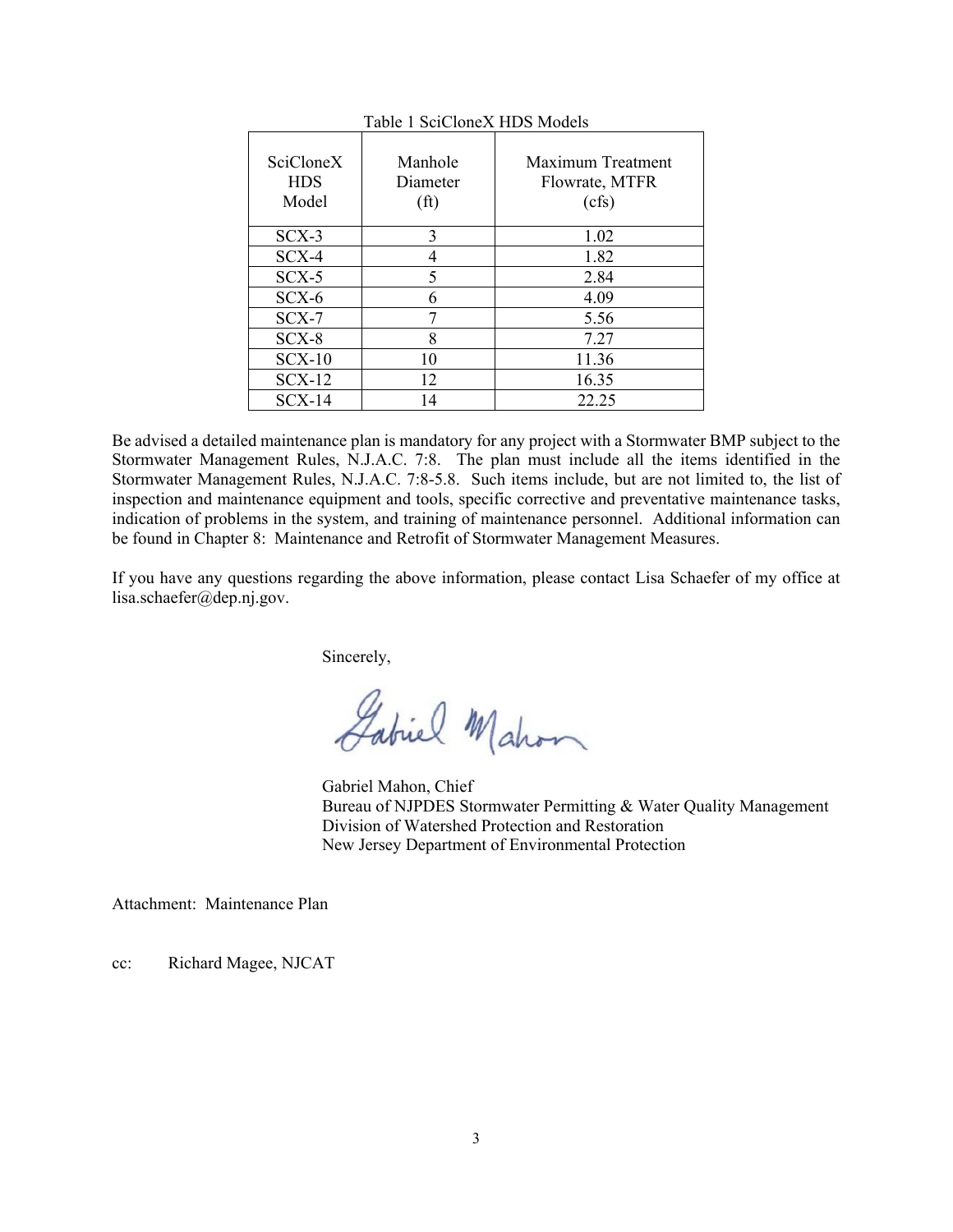

## **SciCloneX**™ **Separator** A Stormwater Separation Solution

# **OPERATION & MAINTENANCE MANUAL**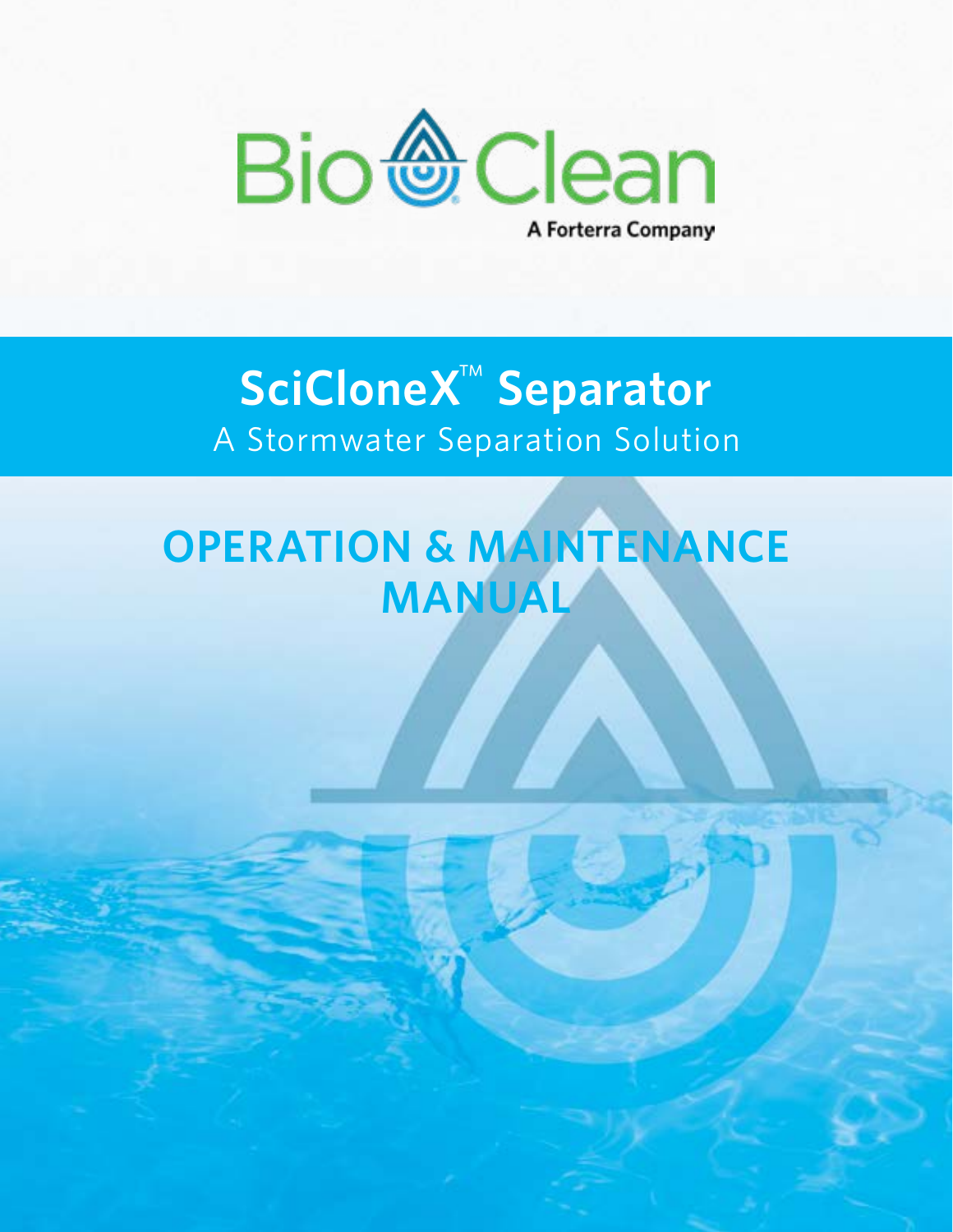## OPERATION & MAINTENANCE

The SciCloneX™ Separator is designed to remove high levels of trash, debris, sediments and hydrocarbons. Its efficient design and construction maximize longevity and minimize maintenance requirements. The simple design of the system allows for unimpeded access for quick and easy maintenance. The SciCloneX™ Separator is able to effectively capture and store sediment with no maintenance or loss of treatment capacity for several years based on annual average loading in most regions.

Yet, as with all stormwater BMPs inspection and maintenance on the SciCloneX™ Separator is necessary. Stormwater regulations require that all BMPs be inspected and maintained to ensure they are operating as designed to allow for effective pollutant removal and provide protection to receiving water bodies. It is recommended that inspections be performed multiple times during the first year to assess site-specific loading conditions.

This is recommended because pollutant loading can vary greatly from site to site. Variables such as nearby soil erosion or construction sites, winter sanding of roads, amount of daily traffic and land use can increase pollutant loading on the system. The first year of inspections can be used to set inspection and maintenance intervals for subsequent years. Without appropriate maintenance a BMP can exceed its storage capacity which can negatively affect its continued performance in removing and retaining captured pollutants.



#### System Diagram*s:*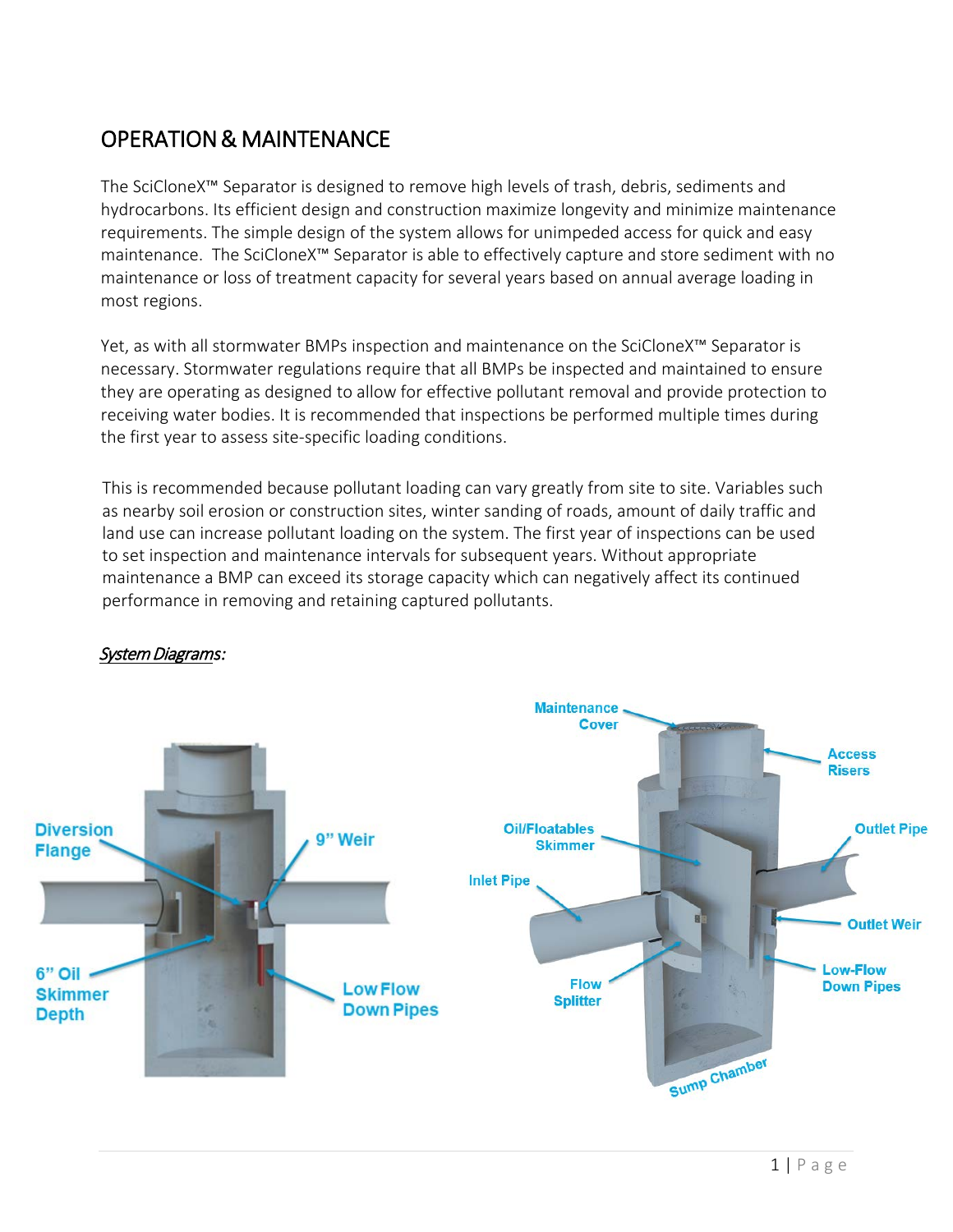#### Inspection Equipment

Following is a list of equipment to allow for simple and effective inspection of the SciCloneX™ Separator:

- Bio Clean Environmental Inspection Form (contained within this manual).
- Flashlight.
- Manhole hook or appropriate tools to remove access hatches and covers.
- Appropriate traffic control signage and procedures.
- Measuring pole and/or tape measure.
- Protective clothing and eye protection.
- Note: entering a confined space requires appropriate safety and certification. It is generally not required for routine inspections or maintenance of the system.



#### Inspection Steps

The core to any successful stormwater BMP maintenance program is routine inspections. The inspection steps required on the SciCloneX™ Separator are quick and easy. As mentioned above the first year should be seen as the maintenance interval establishment phase. During the first year more frequent inspections should occur in order to gather loading data and maintenance requirements for that specific site. This information can be used to establish a base for long-term inspection and maintenance interval requirements.

The SciCloneX™ Separator can be inspected through visual observation without entry into the system. All necessary pre-inspection steps must be carried out before inspection occurs, especially traffic control and other safety measures to protect the inspector and near-by pedestrians from any dangers associated with an open access hatch or manhole. Once these access covers have been safely opened the inspection process can proceed:

- Prepare the inspection form by writing in the necessary information including project name, location, date & time, unit number and other info (see inspection form).
- Observe the inside of the system through the access hatches. If minimal light is available and vision into the unit is impaired utilize a flashlight to see inside the system.
- Look for any out of the ordinary obstructions in the inflow pipe, sump chamber, or outflow pipe. Write down any observations on the inspection form.
- Through observation, and/or digital photographs, estimate the amount of floatable debris accumulated on the influent side of the oil/floatables skimmer. Record this information on the inspection form. Next utilizing a tape measure or measuring stick estimate the amount of sediment accumulated in the sump. Record this depth on the inspection form.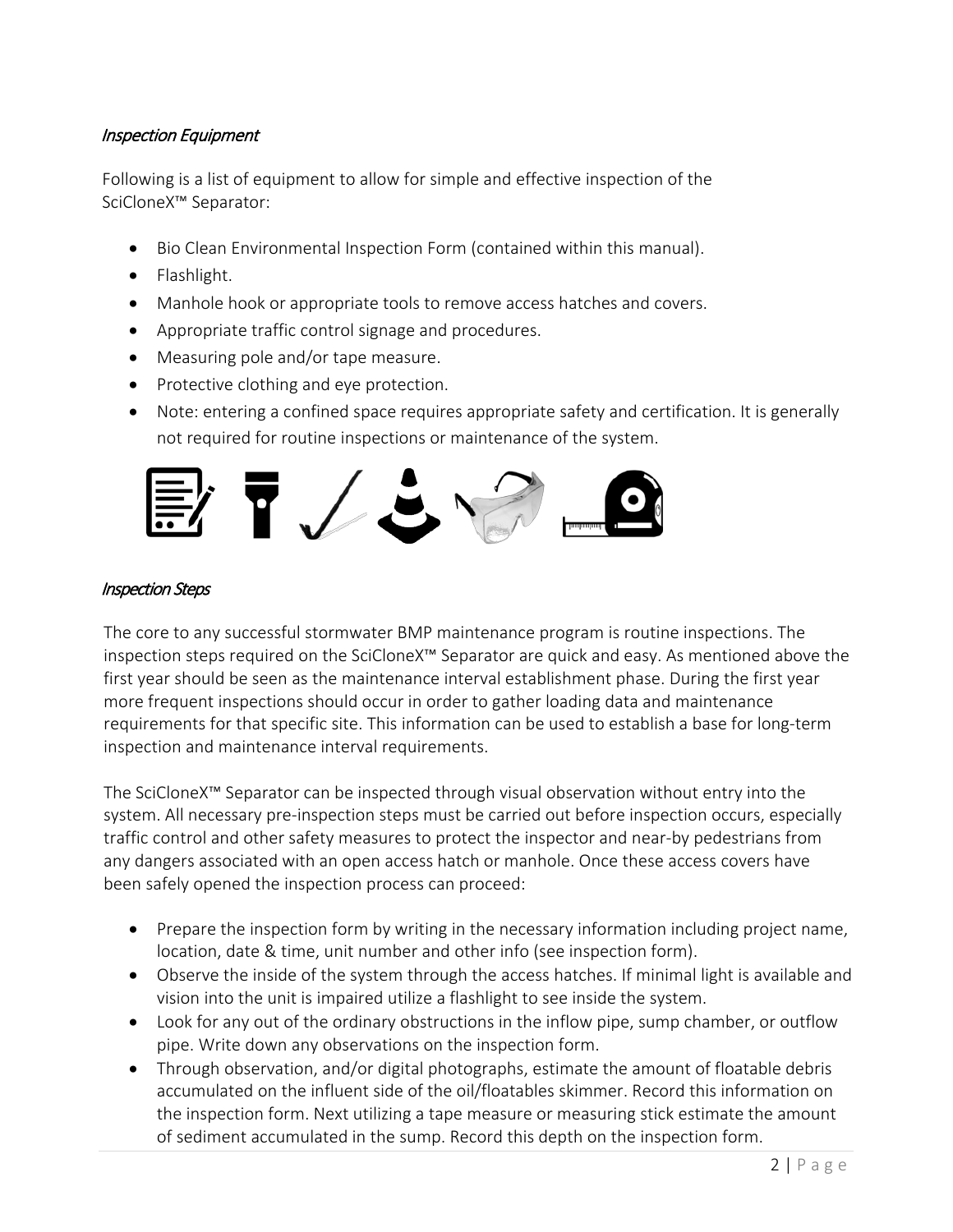• Finalize inspection report for analysis by the maintenance manager to determine if maintenance is required.

#### Maintenance Indicators

Based upon observations made during inspection, maintenance of the system may be required based on the following indicators:

- Missing or damaged internal components.
- Obstructions in the system or its inlet or outlet.
- Excessive accumulation of floatables in the sump chambers in which the length and width of the chambers behind oil/floatables skimmer is fully impacted extending down more than 9".
- Excessive accumulation of sediment in the sump chamber of more than 18" in depth.

#### Maintenance Equipment

It is recommended that a vacuum truck be utilized to minimize the time required to maintain the SciCloneX™ Separator :

- Bio Clean Environmental Maintenance Form (contained in O&M Manual).
- Flashlight.
- Manhole hook or appropriate tools to access hatches and covers.
- Appropriate traffic control signage and procedures.
- Protective clothing and eye protection.
- Note: entering a confined space requires appropriate safety and certification. It is generally not required for routine maintenance of the system.
- Vacuum truck (with pressure washer attachment preferred).

#### Maintenance Procedures

It is recommended that maintenance occurs at least three days after the most recent rain event to allow for drain down of any associated upstream detention systems. Maintaining the system while flows are still entering it will increase the time and complexity required for maintenance. Cleaning of the sump chamber can be performed from finish surface without entry into the vault utilizing a vacuum truck. Once all safety measures have been set up cleaning of the sump chamber can proceed as followed:

- Remove all access hatches (requires traffic control and safety measures to be completed prior).
- Using an extension on a vacuum truck position the hose over the opened access hatch and lower into the center of the sump chamber on the inlet side of the oil/floatables skimmer.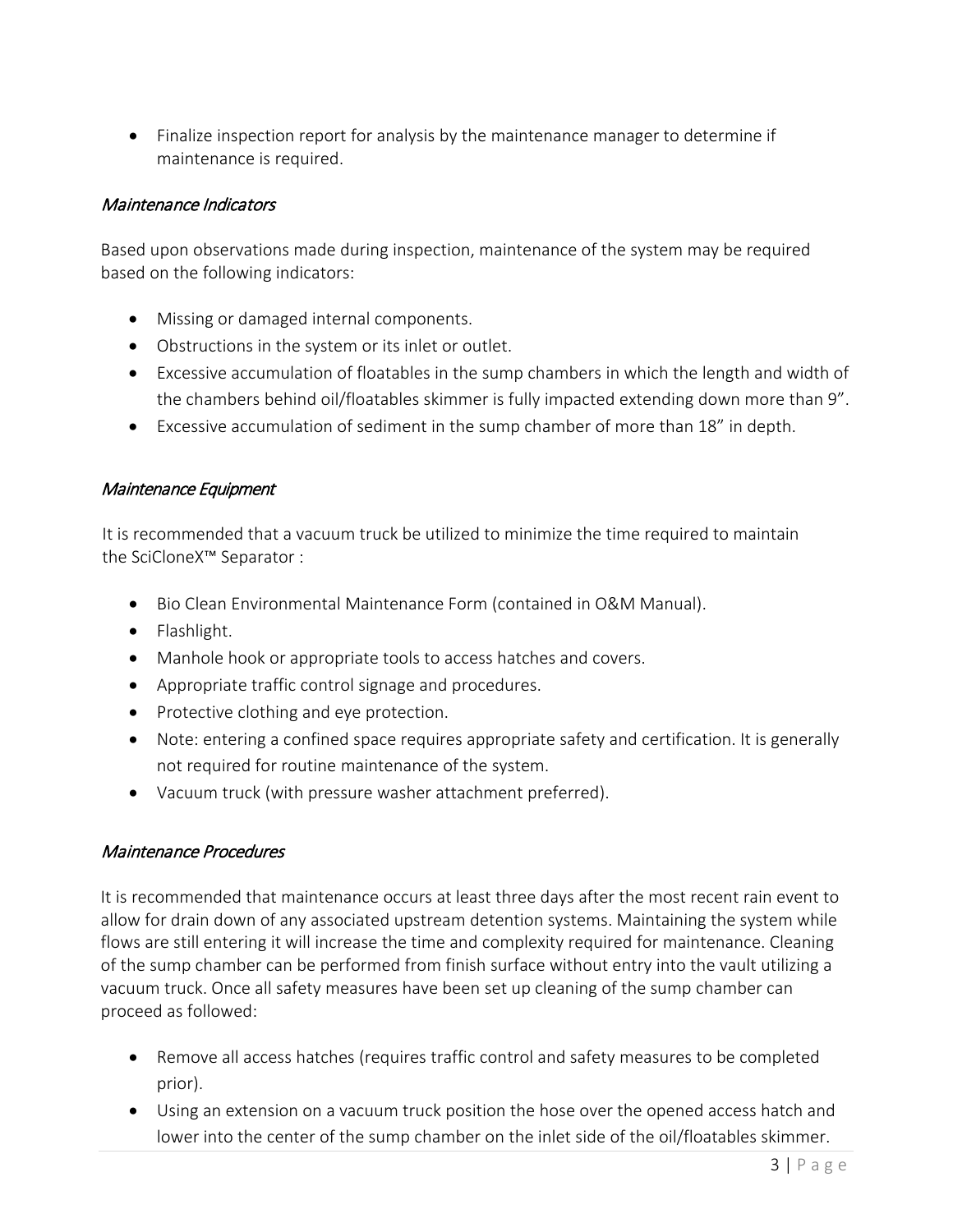Remove all floating debris, standing water and sediment from the sump chamber. Access to the bottom of the sump chamber is unimpeded. The vac hose can be moved from side-toside to fully remove sediments at the corners. A power washer can be used to assist if sediments have become hardened and stuck to the walls or the floor of the chamber. Repeat the same procedure on the effluent side of the oil/floatables skimmer to remove any remaining sediment. This completes the maintenance procedure required on the sump chamber and the SciCloneX™ Separator.

- The last step is to close up and replace all access hatches and remove all traffic control.
- All removed debris and pollutants shall be disposed of following local and state requirements.
- Disposal requirements for recovered pollutants may vary depending on local guidelines. In most areas the sediment, once dewatered, can be disposed of in a sanitary landfill. It is not anticipated that the sediment would be classified as hazardous waste.
- In the case of damaged components, replacement parts can be ordered by the manufacturer.

#### Maintenance Sequence





Remove Access Hatches Set Up Vacuum Truck to

cess Hatches Set Up Vacuum Truck to Filmsert Vacuum Hose On the Inlet Side of the<br>Clean the Sump Chamber. The Clean of Coll Clean of Vacuum Out All Trash, Sediment and Standing Water.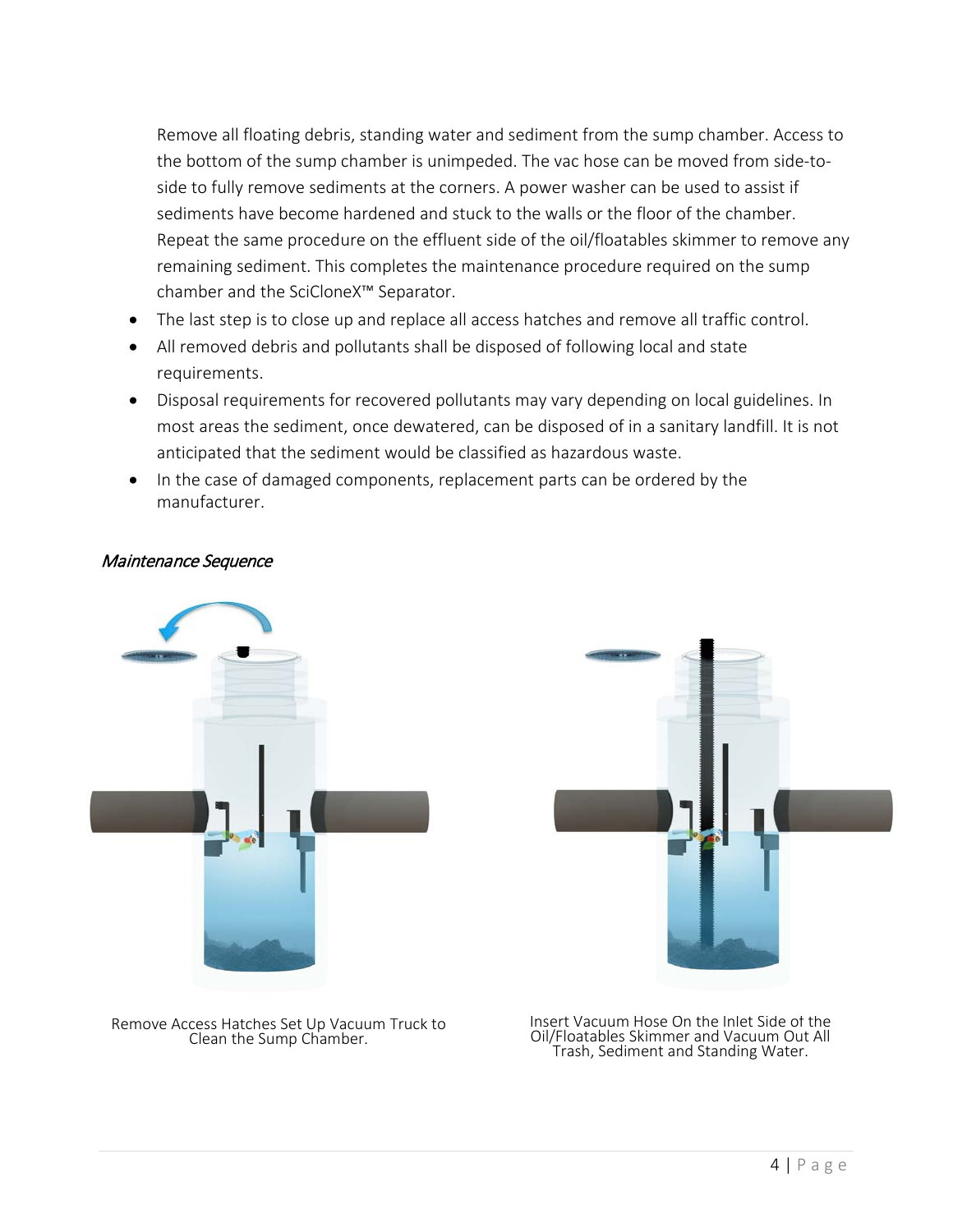

Insert Vacuum Hose On the Outlet Side of the Oil/Floatables Skimmer and Vacuum Out Any Remaining Sediment.

Replace Access Hatches and Remove Traffic Control and Safety Equipment.

For Maintenance Services or Information Please Contact Us At: 760-433-7640 Or Email: stormwater@forterrabp.com